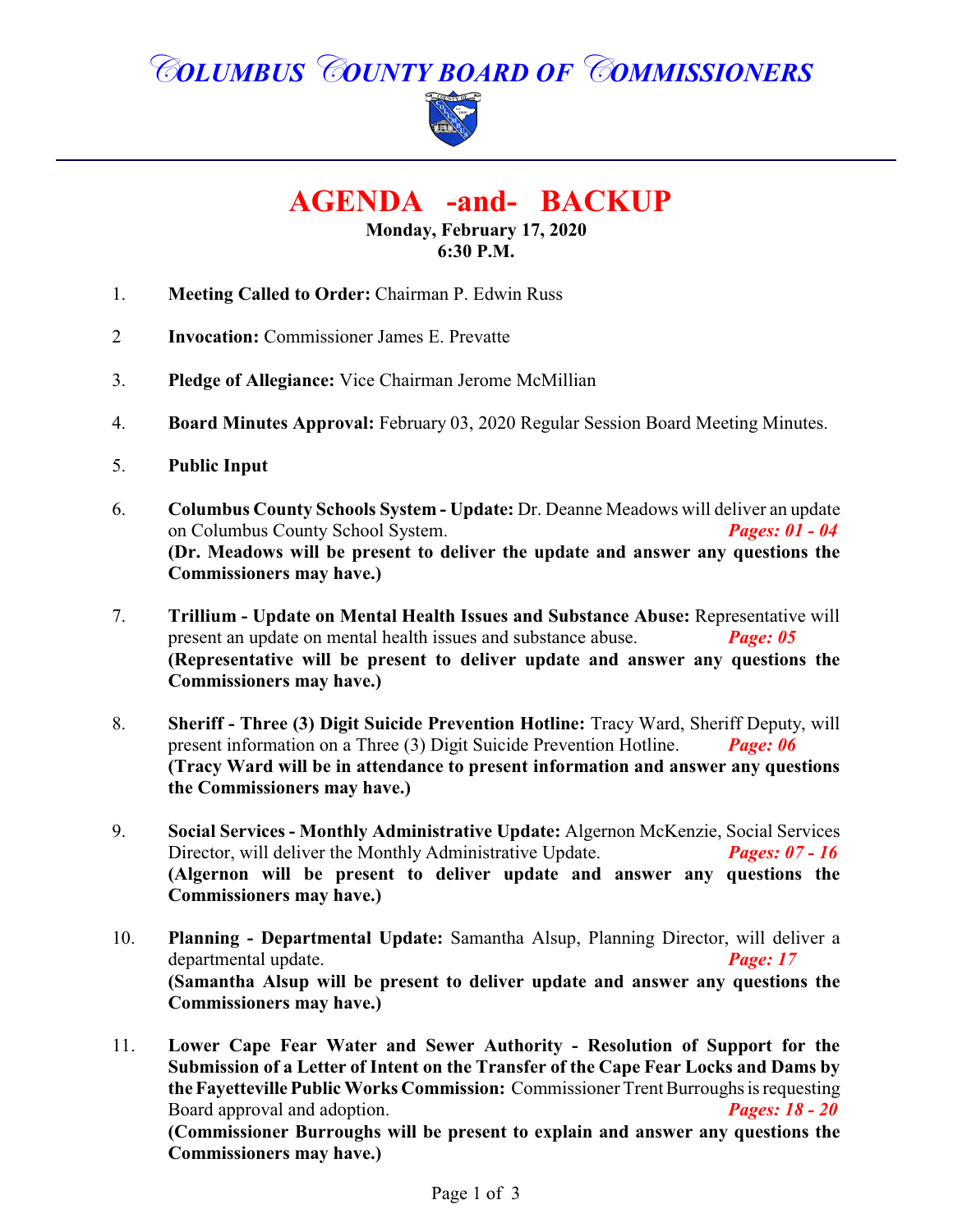- 12. **Finance Resolutions (2) for BB&T:** Bobbie Faircloth, Finance Director, is requesting Board approval of two (2) Resolutions for the financing of the VIPER radio system and paging upgrades, and the vehicles for the Sheriff's Department. *Pages: 21 - 23* **(Bobbie Faircloth will be present to explain and answer any questions the Commissioners may have.)**
- 13. **Finance Resolution (1) for VIPER Radio System and Paging Upgrades:** Bobbie Faircloth, Finance Director, is requesting Board approval of the Resolution Authorizing the filing of the application for approval of financing agreement authorized by North Carolina General Statue §160A-20. *Pages: 24 - 26* **(Bobbie Faircloth will be present to explain and answer any questions the Commissioners may have.)**

| 14. | <b>Appointment - Columbus County Planning Department:</b> |             | <b>Pages: 27 - 28</b> |
|-----|-----------------------------------------------------------|-------------|-----------------------|
|     | <b>Rosemary Dorsey</b>                                    | District IV | 02/04/2020            |

#### **RECESS REGULAR SESSION and enter into COMBINATION MEETING of COLUMBUS COUNTY WATER and SEWER DISTRICTS I, II, III, IV and V BOARD MEETING**

15. **Columbus County Water and Sewer Districts I, II, III, IV and V - Approval of Board Meeting Minutes:**

February 03, 2020 **Combination Meeting** of Columbus County Water and Sewer Districts I, II, III, IV and V Board Meeting **(5 sets)**

- 16. **Columbus County Water and Sewer Districts I, II, III, IV and V Monthly Billing Adjustments for January, 2020:** Harold Nobles, Public Utilities Director, is requesting Board approval for the January, 2020 monthly billing adjustments. *Pages: 29 - 34* **(Harold Nobles will be present to explain and answer any questions the Commissioners may have.)**
- 17. **Columbus County Water and Sewer Districts I, II, III, IV and V - Automated Telephone Payment System:** Harold Nobles, Public Utilities Director, is requesting Board approval for an Automated Telephone Payment System. *Pages: 35 - 37* **(Harold Nobles will be present to explain and answer any questions the Commissioners may have.)**

#### **ADJOURN COMBINATION MEETING of COLUMBUS COUNTY WATER and SEWER DISTRICTS I, II, III, IV and V BOARD MEETING**

#### 18. **Consent Agenda Items:** *Pages: 38 - 60*

- A. Budget Amendments; **and Pages: 38 49**
- B. Tax Refunds and Releases. **Pages: 50 60**